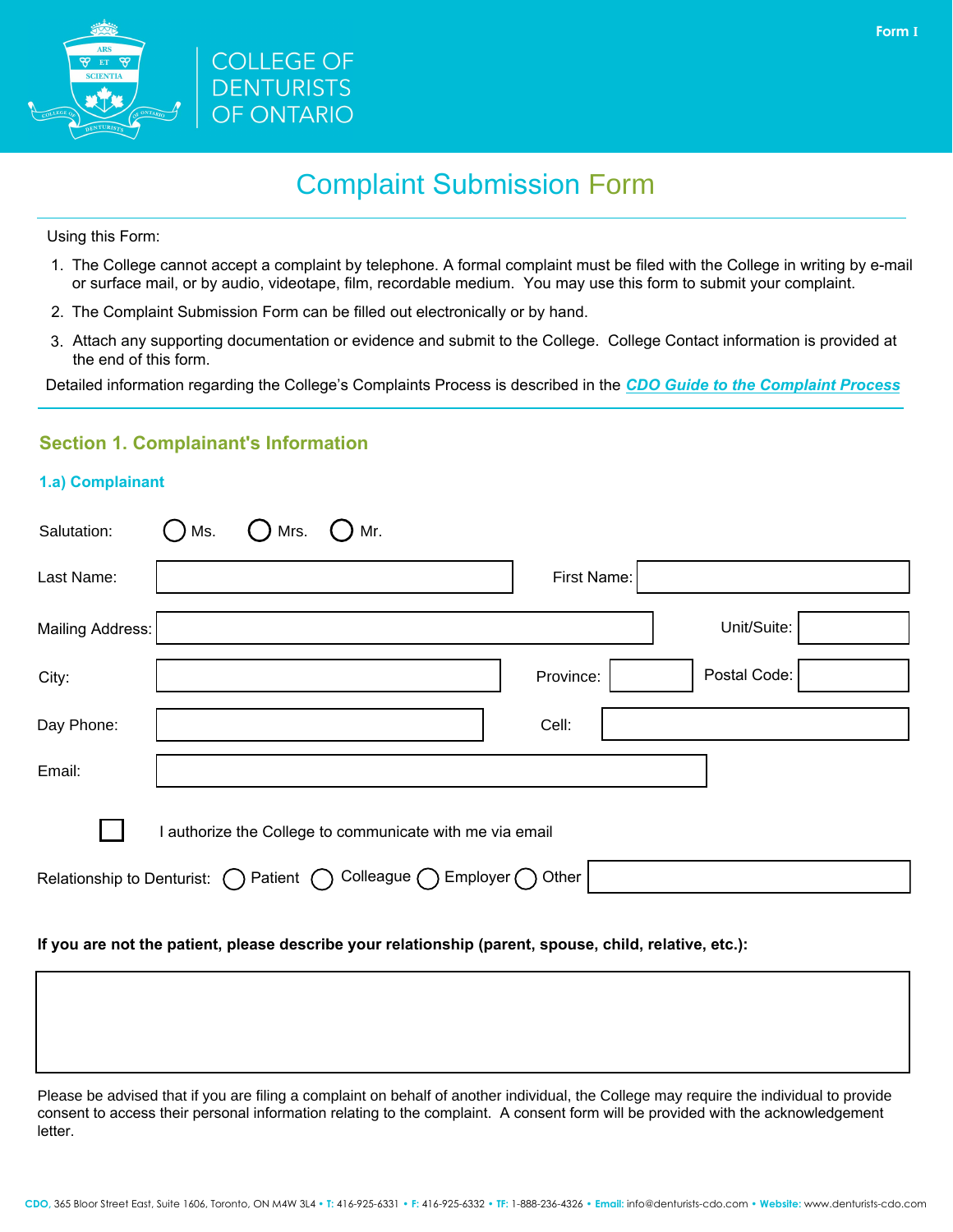## **1. b) Patient (if different from the Complainant)**

| Salutation: | Жs.<br>Mrs. | Mr. |             |              |  |
|-------------|-------------|-----|-------------|--------------|--|
| Last Name:  |             |     | First Name: |              |  |
| Address:    |             |     |             | Unit/Suite:  |  |
| City:       |             |     | Province:   | Postal Code: |  |
| Day Phone:  |             |     | Cell:       |              |  |
| Email:      |             |     |             |              |  |

### **Section 2: Denturist Information**

| Name:           |           |              |
|-----------------|-----------|--------------|
| Clinic Name:    |           |              |
| Clinic Address: |           | Unit/Suite:  |
| City:           | Province: | Postal Code: |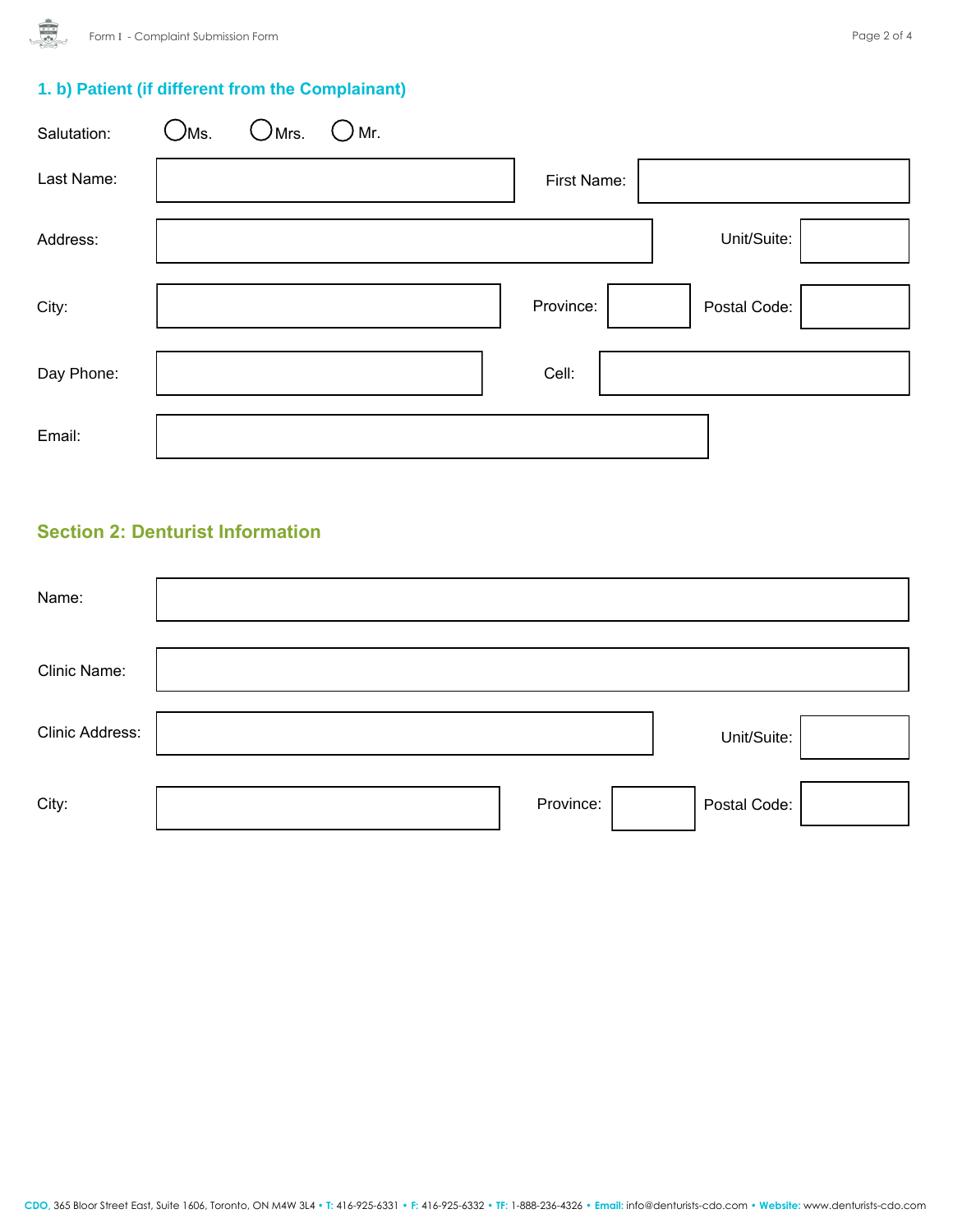

### **Section 3: Complaint Information**

**Complaint Details - Please provide the details of your concern(s) (i.e. problem with dentures, conduct issues) below or attach as a separate document.**